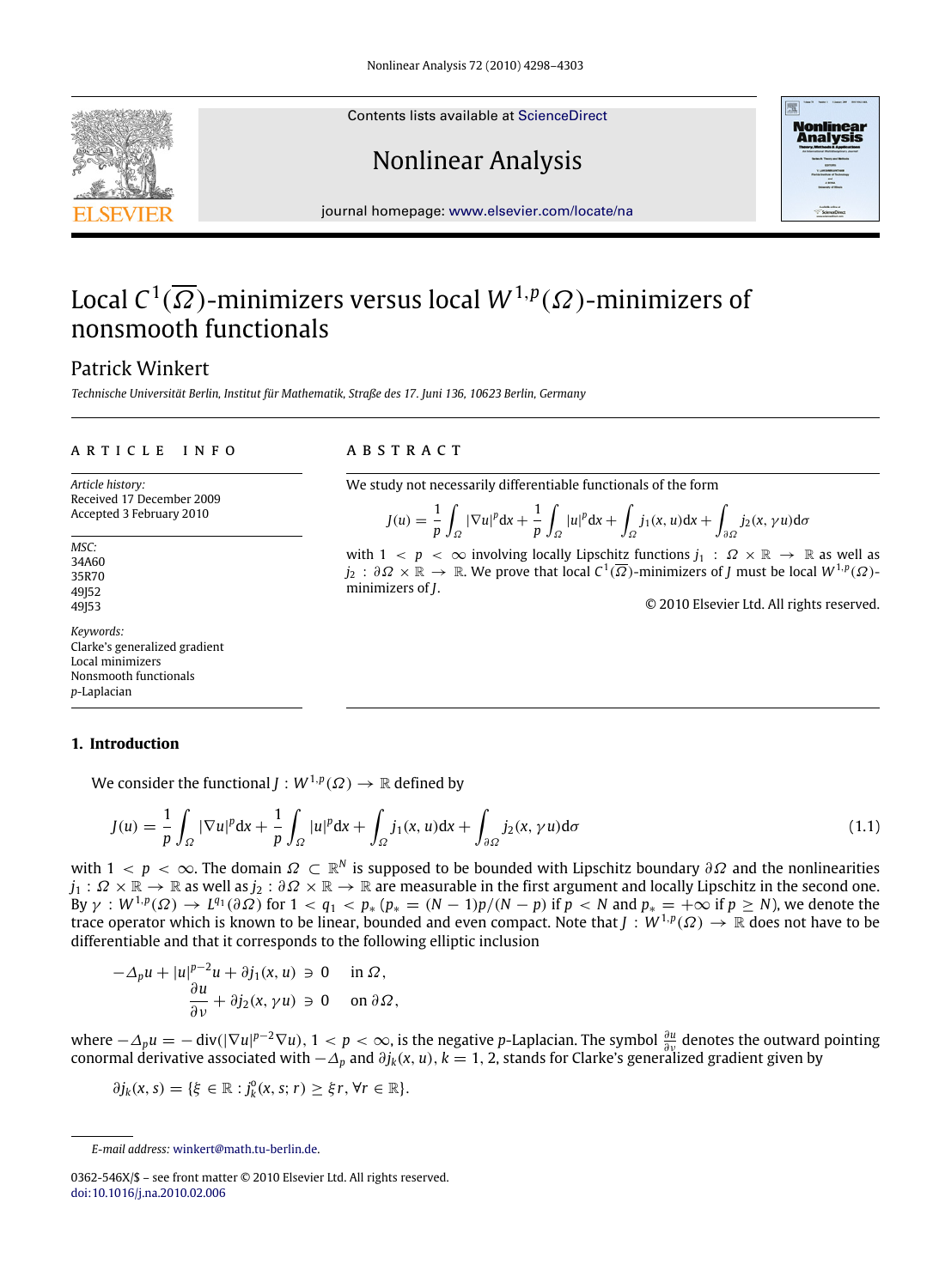The term  $j_k^0(x, s; r)$  denotes the generalized directional derivative of the locally Lipschitz function  $s \mapsto j_k(x, s)$  at *s* in the direction *r* defined by

$$
j_k^0(x, s; r) = \limsup_{y \to s, t \downarrow 0} \frac{j_k(x, y + tr) - j_k(x, y)}{t},
$$

(cf. [\[1,](#page-4-0) Chapter 2]). It is clear that  $j_k^0(x, s; r) \in \mathbb{R}$  because  $j_k(x, \cdot)$  is locally Lipschitz.

The main goal of this paper is the comparison of local  $C^1(\overline\Omega)$  and local  $W^{1,p}(\Omega)$ -minimizers. That means that if  $u_0\in$  $W^{1,p}(\varOmega)$  is a local  $C^1(\overline{\varOmega})$ -minimizer of *J*, then  $u_0$  is also a local  $W^{1,p}(\varOmega)$ -minimizer of *J*. This result is stated in our main [Theorem 3.1.](#page-2-0)

Such a result was first proven for functionals corresponding to elliptic equations with Dirichlet boundary values by Brezis and Nirenberg in [\[2\]](#page-4-1) if  $p = 2$ . They consider potentials of the form

$$
\Phi(u) = \int_{\Omega} \frac{1}{2} |\nabla u|^2 - \int_{\Omega} F(x, u),
$$

where  $F(x, u) = \int_0^u f(x, s) ds$  with some Carathéodory function  $f : \Omega \times \mathbb{R} \to \mathbb{R}$ . An extension to the more general case  $1 < p < ∞$  can be found in the paper of García Azorero et al. in [\[3\]](#page-4-2). We also refer the reader to [\[4\]](#page-4-3) if  $p > 2$ . As regards nonsmooth functionals defined on  $W_0^{1,p}(\Omega)$  with  $2\leq p<\infty$ , we point to the paper [\[5\]](#page-4-4). A very inspiring paper about local minimizers of potentials associated with nonlinear parametric Neumann problems was published by Motreanu et al. in [\[6\]](#page-4-5). Therein, the authors study the functional

$$
\phi_0(x) = \frac{1}{p} \|Dx\|_p^p - \int_Z F_0(z, x(z)) \, dz, \quad \forall x \in W_n^{1,p}(\Omega)
$$

with

$$
W_n^{1,p}(\Omega) = \left\{ y \in W^{1,p}(\Omega) : \frac{\partial x}{\partial n} = 0 \right\},\
$$

where  $\frac{\partial x}{\partial n}$  is the outer normal derivative of *u* and  $F_0(z, x) = \int_0^x f_0(z, s)ds$ , as well as  $1 < p < \infty$ . A similar result corresponding to nonsmooth functionals defined on  $W^{1,p}_n(\varOmega)$  for the case  $2\leq p<\infty$  was proved in [\[7\]](#page-4-6). We also refer the reader to the paper in [\[8\]](#page-4-7) for  $1 < p < \infty$ .

A recent paper about the relationship between local  $C^1(\overline\Omega)$ -minimizers and local  $W^{1,p}(\Omega)$ -minimizers of  $C^1$ -functionals has been treated by the author in [\[9\]](#page-4-8). The idea of the present paper was the generalization to the more general case of nonsmooth functionals defined on  $W^{1,p}(\varOmega)$  with  $1 < p < \infty$  involving boundary integrals which in general do not vanish.

### **2. Hypotheses**

We suppose the following conditions on the nonsmooth potentials  $j_1 : \Omega \times \mathbb{R} \to \mathbb{R}$  and  $j_2 : \partial \Omega \times \mathbb{R} \to \mathbb{R}$ .

- (H1) (i)  $x \mapsto j_1(x, s)$  is measurable in  $\Omega$  for all  $s \in \mathbb{R}$ .
	- (ii)  $s \mapsto j_1(x, s)$  is locally Lipschitz in R for almost all  $x \in \Omega$ .
	- (iii) There exists a constant  $c_1 > 0$  such that for almost all  $x \in \Omega$  and for all  $\xi_1 \in \partial j_1(x, s)$  it holds that  $|\xi_1| \leq c_1(1+|s|^{q_0-1})$  $)$  (2.1)

with  $1 < q_0 < p^*$ , where  $p^*$  is the Sobolev critical exponent

$$
p^* = \begin{cases} \frac{Np}{N-p} & \text{if } p < N, \\ +\infty & \text{if } p \ge N. \end{cases}
$$

(H2) (i)  $x \mapsto j_2(x, s)$  is measurable in  $\partial \Omega$  for all  $s \in \mathbb{R}$ .

- (ii)  $s \mapsto j_2(x, s)$  is locally Lipschitz in R for almost all  $x \in \partial \Omega$ .
- (iii) There exists a constant  $c_2 > 0$  such that for almost all  $x \in \partial\Omega$  and for all  $\xi_2 \in \partial j_2(x, s)$  it holds that

$$
|\xi_2| \le c_2 (1 + |s|^{q_1 - 1})
$$
  
\nwith  $1 < q_1 < p_*$ , where  $p_*$  is given by  
\n
$$
p_* = \begin{cases} \frac{(N-1)p}{N-p} & \text{if } p < N, \\ +\infty & \text{if } p \ge N. \end{cases}
$$
  
\n(iv) Let  $u \in W^{1,p}(\Omega)$ . Then every  $\xi_3 \in \partial j_2(x, u)$  satisfies the condition  
\n $|\xi_3(x_1) - \xi_3(x_2)| \le L|x_1 - x_2|^{\alpha}$ , (2.2)

for all  $x_1, x_2$  in  $\partial \Omega$  with  $\alpha \in (0, 1]$ .

**Remark 2.1.** Note that the conditions above imply that the functional  $J: W^{1,p}(\Omega) \to \mathbb{R}$  is locally Lipschitz (see [\[10\]](#page-4-9) or [\[11,](#page-4-10) p. 313]). That guarantees, in particular, that Clarke's generalized gradient *s* 7→ ∂*J*(*s*) exists.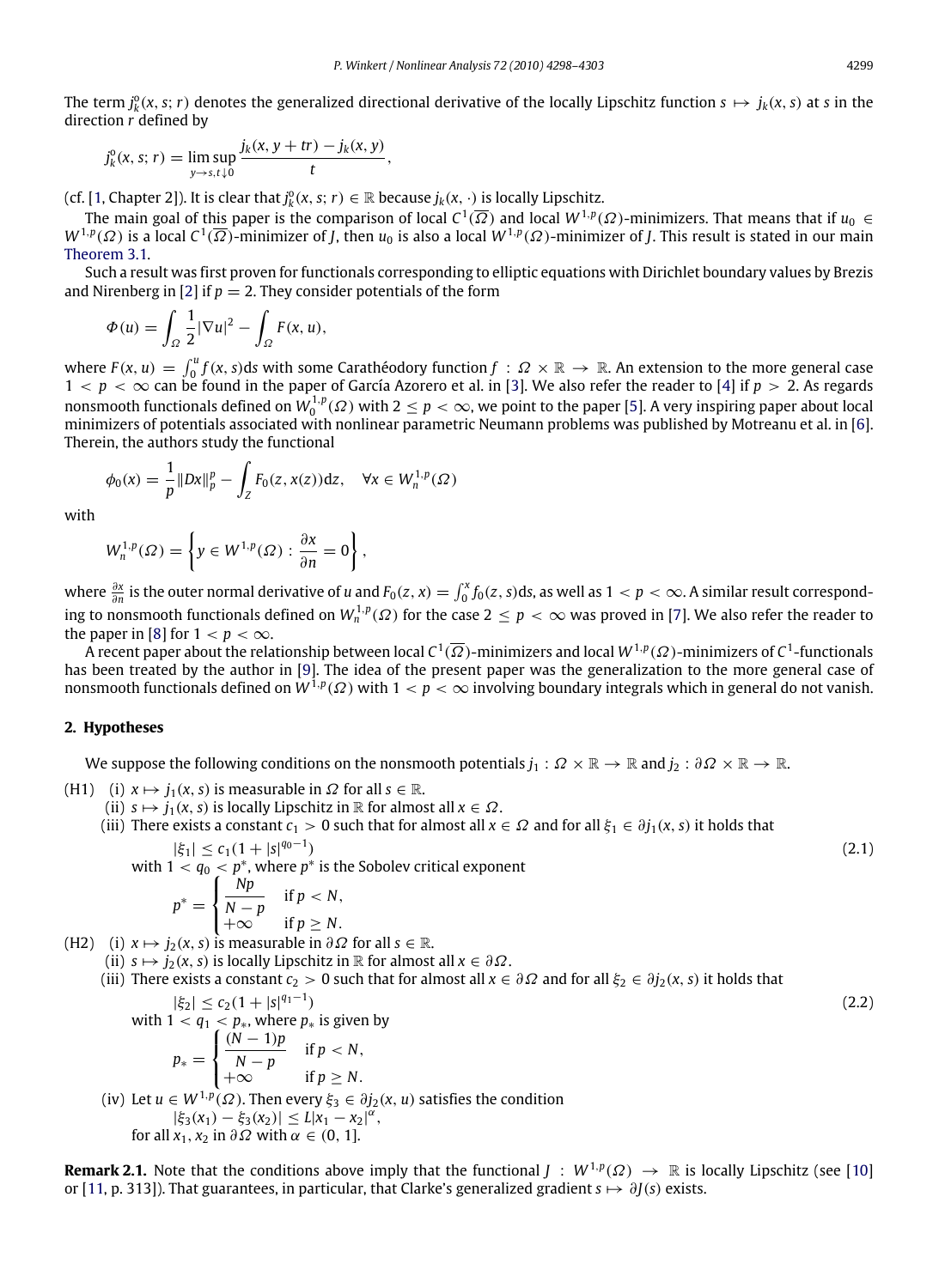**3.**  $C^1(\overline{\Omega})$  versus  $W^{1,p}(\Omega)$ 

Our main result is the following.

**Theorem 3.1.** Let the conditions (H1) and (H2) be satisfied. If  $u_0 \in W^{1,p}(\Omega)$  is a local  $C^1(\overline{\Omega})$ -minimizer of J, that is, there *exists*  $r_1 > 0$  *such that* 

<span id="page-2-0"></span>
$$
J(u_0) \le J(u_0 + h) \quad \text{for all } h \in C^1(\overline{\Omega}) \text{ with } ||h||_{C^1(\overline{\Omega})} \le r_1,
$$

*then*  $u_0$  *is a local minimizer of J in W*<sup>1,p</sup>( $\Omega$ ), that is, there exists  $r_2 > 0$  such that

*J*(*u*<sub>0</sub>) ≤ *J*(*u*<sub>0</sub> + *h*) *for all h* ∈ *W*<sup>1,*p*</sup>(Ω) with  $||h||_{W^{1,p}(\Omega)} \le r_2$ .

**Proof.** Let  $h \in C^1(\overline{\Omega})$  and let  $\beta > 0$  small. Then we have

$$
0\leq \frac{J(u_0+\beta h)-J(u_0)}{\beta},
$$

which means that

 $0 \leq J^{\circ}(u_0; h)$  for all  $h \in C^1(\overline{\Omega})$ .

The continuity of  $J^0(u_0; \cdot)$  on  $W^{1,p}(\varOmega)$  and the density of  $C^1(\overline{\varOmega})$  in  $W^{1,p}(\varOmega)$  imply

 $0 \leq J^{\circ}(u_0; h)$  for all  $h \in W^{1,p}(\Omega)$ .

Hence, we get

 $0 \in \partial I(u_0)$ .

The inclusion above implies the existence of  $h_1 \in L^{q_0'}(\varOmega)$  with  $h_1(x) \in \partial j_1(x,u_0(x))$  and  $h_2 \in L^{q_1'}(\partial \varOmega)$  with  $h_2(x) \in \partial j_2(x,x)$  $\gamma(u_0(x))$ ) satisfying  $1/q_0 + 1/q'_0 = 1$  as well as  $1/q_1 + 1/q'_1 = 1$  such that

<span id="page-2-1"></span>
$$
\int_{\Omega} |\nabla u_0|^{p-2} \nabla u_0 \nabla \varphi dx + \int_{\Omega} |u_0|^{p-2} u_0 \varphi dx + \int_{\Omega} h_1 \varphi dx + \int_{\partial \Omega} h_2 \gamma \varphi d\sigma = 0, \quad \forall \varphi \in W^{1,p}(\Omega). \tag{3.1}
$$

Note that Eq. [\(3.1\)](#page-2-1) is the weak formulation of the Neumann boundary value problem

$$
-\Delta_p u_0 = h_1 - |u_0|^{p-2} u_0 \quad \text{in } \Omega,
$$
  

$$
\frac{\partial u_0}{\partial \nu} = h_2 \quad \text{on } \partial \Omega,
$$

where  $\frac{\partial u_0}{\partial y}$  means the outward pointing conormal and  $-\Delta_p$  is the negative *p*-Laplacian. The regularity results in [\[12,](#page-5-0) Theorem 4.1 and Remark 2.2] along with [\[13,](#page-5-1) Theorem 2] ensure the existence of  $\alpha \in (0, 1)$  and  $M > 0$  such that

<span id="page-2-2"></span>
$$
u_0 \in C^{1,\alpha}(\overline{\Omega}) \quad \text{and} \quad \|u_0\|_{C^{1,\alpha}(\overline{\Omega})} \le M. \tag{3.2}
$$

In order to prove the theorem, we argue indirectly and suppose that the theorem is not valid. Hence, for any  $\varepsilon > 0$  there exists  $y_{\varepsilon} \in \overline{B_{\varepsilon}(u_0)}$  such that

<span id="page-2-3"></span>
$$
J(y_{\varepsilon}) = \min\left\{J(y) : y \in \overline{B_{\varepsilon}(u_0)}\right\} < J(u_0),\tag{3.3}
$$

where  $B_\varepsilon(u_0) = \{y \in W^{1,p}(\Omega) : \|y - u_0\|_{W^{1,p}(\Omega)} < \varepsilon\}.$  More precisely,  $y_\varepsilon$  solves

$$
\begin{cases}\n\min J(y) \\
y \in \overline{B_{\varepsilon}(u_0)}, F_{\varepsilon}(y) := \frac{1}{p} \left( \|y - u_0\|_{W^{1,p}(\Omega)}^p - \varepsilon^p \right) \leq 0.\n\end{cases}
$$

The usage of the nonsmooth multiplier rule of Clarke in [\[14,](#page-5-2) Theorem 1 and Proposition 13] yields the existence of a multiplier  $\lambda_{\varepsilon} > 0$  such that

$$
0\in \partial J(y_\varepsilon)+\lambda_\varepsilon F_\varepsilon'(y_\varepsilon).
$$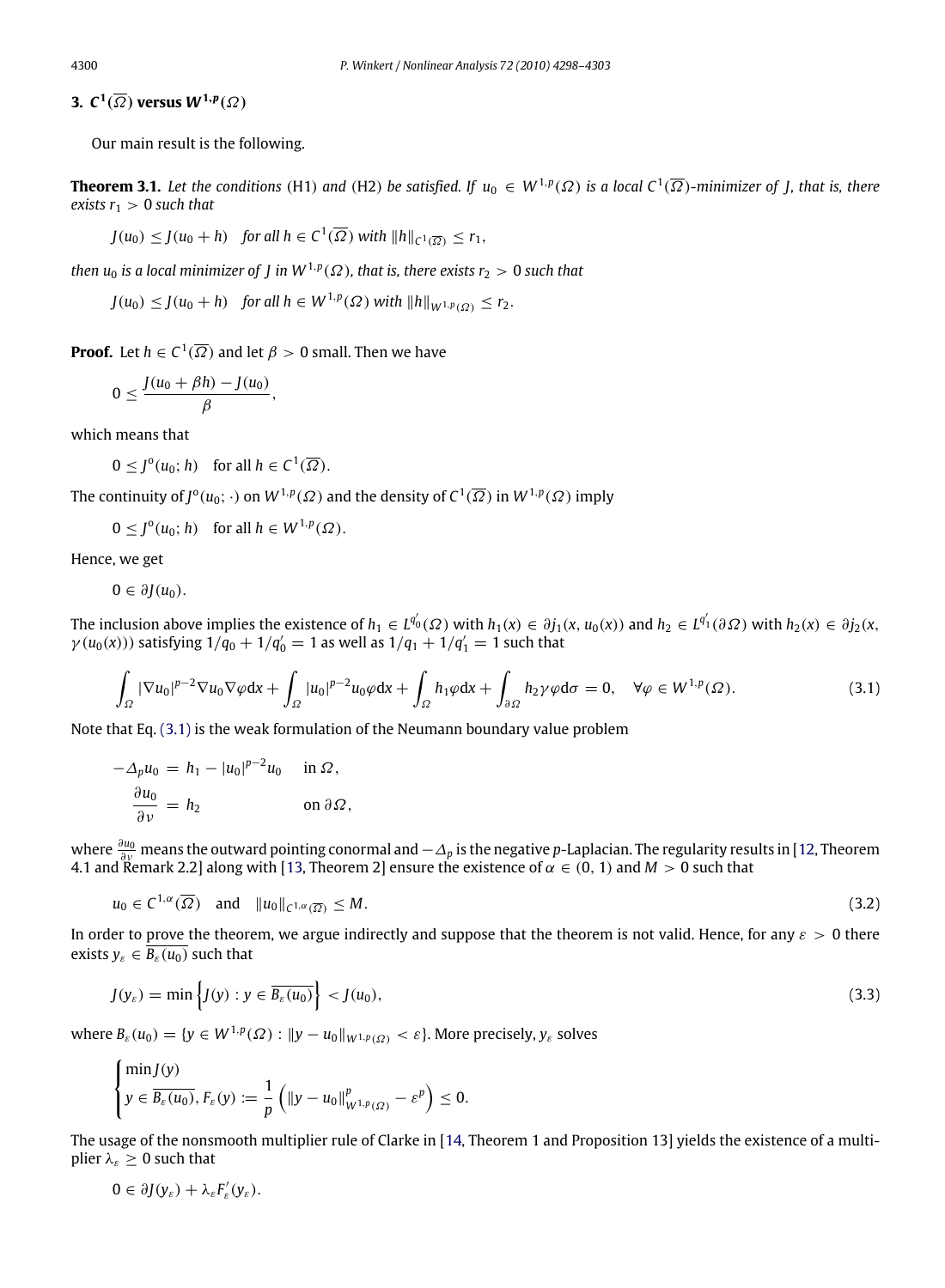This means that we find  $g_1 \in L^{q_0'}(\varOmega)$  with  $g_1(x) \in \partial j_1(x,y_\varepsilon(x))$  as well as  $g_2 \in L^{q_1'}(\partial \varOmega)$  with  $g_2(x) \in \partial j_2(x,\gamma(y_\varepsilon(x)))$  to obtain

<span id="page-3-0"></span>
$$
\int_{\Omega} |\nabla y_{\varepsilon}|^{p-2} \nabla y_{\varepsilon} \nabla \varphi dx + \int_{\Omega} |y_{\varepsilon}|^{p-2} y_{\varepsilon} \varphi dx + \int_{\Omega} g_1 \varphi dx + \int_{\partial \Omega} g_2 \gamma \varphi d\sigma \n+ \lambda_{\varepsilon} \int_{\Omega} |\nabla (y_{\varepsilon} - u_0)|^{p-2} \nabla (y_{\varepsilon} - u_0) \nabla \varphi dx + \lambda_{\varepsilon} \int_{\Omega} |y_{\varepsilon} - u_0|^{p-2} (y_{\varepsilon} - u_0) \varphi dx = 0,
$$
\n(3.4)

for all  $\varphi\in W^{1,p}(\varOmega).$  Next, we have to show that  $y_\varepsilon$  belongs to  $L^\infty(\varOmega)$  and hence to  $\mathcal{C}^{1,\alpha}(\overline{\varOmega}).$ 

*Case* 1:  $\lambda_{\varepsilon} = 0$  with  $\varepsilon \in (0, 1]$ .

From [\(3.4\)](#page-3-0) we see that  $y_{\varepsilon}$  solves the Neumann boundary value problem

$$
-\Delta_p y_{\varepsilon} = -g_1 - |y_{\varepsilon}|^{p-2} y_{\varepsilon} \text{ in } \Omega,
$$
  

$$
\frac{\partial y_{\varepsilon}}{\partial v} = -g_2 \qquad \text{on } \partial \Omega,
$$

As before, the regularity results in [\[12,](#page-5-0)[13\]](#page-5-1) yield [\(3.2\)](#page-2-2) for *γ<sub>ε</sub>*.

*Case* 2:  $0 < \lambda_{\varepsilon} \leq 1$  with  $\varepsilon \in (0, 1]$ .

Multiplying [\(3.1\)](#page-2-1) with  $\lambda_{\varepsilon}$  and adding [\(3.4\)](#page-3-0) yields

<span id="page-3-1"></span>
$$
\int_{\Omega} |\nabla y_{\varepsilon}|^{p-2} \nabla y_{\varepsilon} \nabla \varphi dx + \lambda_{\varepsilon} \int_{\Omega} |\nabla u_{0}|^{p-2} \nabla u_{0} \nabla \varphi dx + \lambda_{\varepsilon} \int_{\Omega} |\nabla (y_{\varepsilon} - u_{0})|^{p-2} \nabla (y_{\varepsilon} - u_{0}) \nabla \varphi dx \n= - \int_{\Omega} (\lambda_{\varepsilon} h_{1} + g_{1} + \lambda_{\varepsilon} |u_{0}|^{p-2} u_{0}) \varphi dx - \int_{\Omega} (\lambda_{\varepsilon} |y_{\varepsilon} - u_{0}|^{p-2} (y_{\varepsilon} - u_{0}) + |y_{\varepsilon}|^{p-2} y_{\varepsilon}) \varphi dx \n- \int_{\partial \Omega} (\lambda_{\varepsilon} h_{2} + g_{2}) \gamma \varphi d\sigma.
$$
\n(3.5)

With [\(3.5\)](#page-3-1) in mind, we introduce the operator  $T_\varepsilon:\varOmega\times\mathbb{R}^N\to\mathbb{R}^N$  given by

$$
T_{\varepsilon}(x,\xi) = |\xi|^{p-2}\xi + \lambda_{\varepsilon}|H|^{p-2}H + \lambda_{\varepsilon}|\xi - H|^{p-2}(\xi - H),
$$

where  $H(x) = \nabla u_0(x)$  and  $H \in (C^{\alpha}(\overline{\Omega}))^N$  for some  $\alpha \in (0, 1]$ . It is clear that  $T_{\varepsilon}(x, \xi) \in C(\overline{\Omega} \times \mathbb{R}^N, \mathbb{R}^N)$ . For  $x \in \Omega$  we have

<span id="page-3-2"></span>
$$
(T_{\varepsilon}(x,\xi),\xi)_{\mathbb{R}^N} = \|\xi\|^p + \lambda_{\varepsilon}(|\xi - H|^{p-2}(\xi - H) - | - H|^{p-2}(-H), \xi - H - (-H))_{\mathbb{R}^N}
$$
  
\n
$$
\geq \|\xi\|^p \quad \text{for all } \xi \in \mathbb{R}^N,
$$
\n(3.6)

where  $(\cdot,\cdot)_{\R^N}$  is the inner product in  $\R^N.$  The estimate [\(3.6\)](#page-3-2) shows that  $T_\varepsilon$  satisfies a strong ellipticity condition. Hence, the equation in [\(3.5\)](#page-3-1) is the weak formulation of the elliptic Neumann boundary value problem

$$
-\operatorname{div} T_{\varepsilon}(x, \nabla y_{\varepsilon}) = -(\lambda_{\varepsilon} h_1 + g_1 + \lambda_{\varepsilon} (|u_0|^{p-2} u_0 + |y_{\varepsilon} - u_0|^{p-2} (y_{\varepsilon} - u_0)) + |y_{\varepsilon}|^{p-2} y_{\varepsilon}) \quad \text{in } \Omega, \frac{\partial v_{\varepsilon}}{\partial v} = -(\lambda_{\varepsilon} h_2 + g_2) \quad \text{on } \partial \Omega.
$$

Using again the regularity results in [\[12\]](#page-5-0) in combination with  $(3.6)$  and the growth conditions  $(H1)(iii)$  as well as  $(H2)(iii)$ proves  $y_{\varepsilon} \in L^{\infty}(\Omega)$ . Note that

<span id="page-3-3"></span>
$$
||D_{\xi}T_{\varepsilon}(x,\xi)||_{\mathbb{R}^{N}} \leq b_{1} + b_{2}|\xi|^{p-2}, \tag{3.7}
$$

where  $b_1$ ,  $b_2$  are some positive constants. We also obtain

$$
(D_{\xi}T_{\varepsilon}(x,\xi)y,y)_{\mathbb{R}^{N}} = |\xi|^{p-2}|y|^{2} + (p-2)|\xi|^{p-4}(\xi,y)_{\mathbb{R}^{N}}^{2} + \lambda_{\varepsilon}|\xi-H|^{p-2}|y|^{2} + \lambda_{\varepsilon}(p-2)|\xi-H|^{p-4}(\xi-H,y)_{\mathbb{R}^{N}}^{2}
$$
  
\n
$$
\geq \begin{cases} |\xi|^{p-2}|y|^{2} & \text{if } p \geq 2\\ (p-1)|\xi|^{p-2}|y|^{2} & \text{if } 1 < p < 2 \end{cases}
$$
  
\n
$$
\geq \min\{1,p-1\}|\xi|^{p-2}|y|^{2}.
$$
\n(3.8)

Because of [\(3.7\)](#page-3-3) and [\(3.8\),](#page-3-4) the assumptions of Lieberman in [\[13\]](#page-5-1) are satisfied and, thus, Theorem 2 in [\[13\]](#page-5-1) ensures the existence of  $\alpha \in (0, 1)$  and  $M > 0$ , both independent of  $\varepsilon \in (0, 1]$ , such that

<span id="page-3-5"></span><span id="page-3-4"></span>
$$
y_{\varepsilon} \in C^{1,\alpha}(\overline{\Omega}) \quad \text{and} \quad \|y_{\varepsilon}\|_{C^{1,\alpha}(\overline{\Omega})} \le M, \quad \text{for all } \varepsilon \in (0, 1]. \tag{3.9}
$$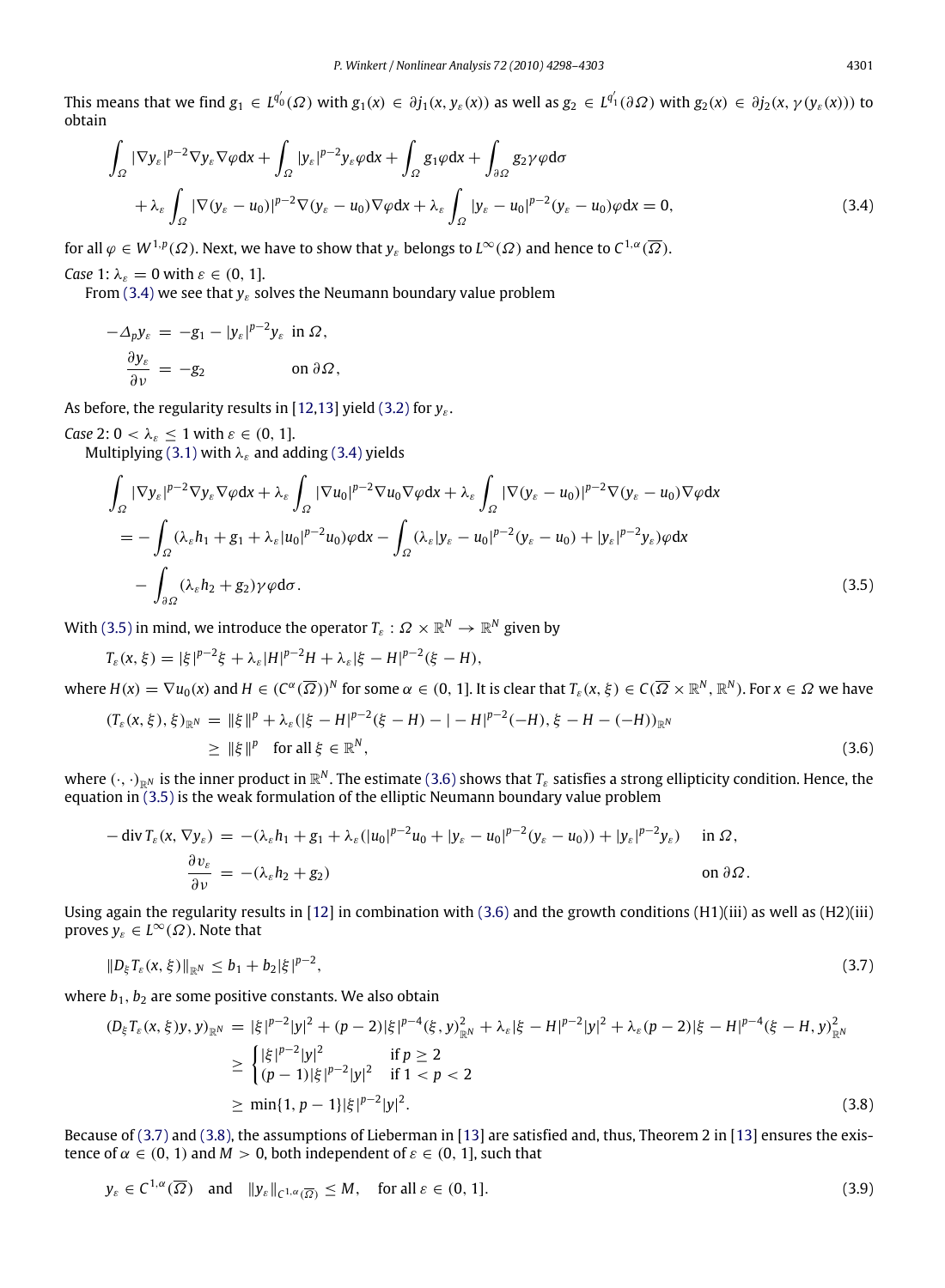*Case* 3:  $\lambda_{\varepsilon} > 1$  with  $\varepsilon \in (0, 1]$ .

Multiplying [\(3.1\)](#page-2-1) with  $-1$ , setting  $v_{\varepsilon} = y_{\varepsilon} - u_0$  in [\(3.4\)](#page-3-0) and adding these new equations yields

$$
\int_{\Omega} |\nabla (u_0 + v_{\varepsilon})|^{p-2} \nabla (u_0 + v_{\varepsilon}) \nabla \varphi dx - \int_{\Omega} |\nabla u_0|^{p-2} \nabla u_0 \nabla \varphi dx + \lambda_{\varepsilon} \int_{\Omega} |\nabla v_{\varepsilon}|^{p-2} \nabla v_{\varepsilon} \nabla \varphi dx
$$
\n
$$
= \int_{\Omega} (|u_0|^{p-2} u_0 - |v_{\varepsilon} + u_0|^{p-2} (v_{\varepsilon} + u_0) - \lambda_{\varepsilon} |v_{\varepsilon}|^{p-2} v_{\varepsilon}) \varphi dx + \int_{\Omega} (h_1 - g_1) \varphi dx + \int_{\partial \Omega} (h_2 - g_2) \gamma \varphi d\sigma. \tag{3.10}
$$

Defining again

<span id="page-4-11"></span>
$$
T_{\varepsilon}(x,\xi) = \frac{1}{\lambda_{\varepsilon}} (|H + \xi|^{p-2} (H + \xi) - |H|^{p-2} H) + |\xi|^{p-2} \xi
$$

and rewriting [\(3.10\)](#page-4-11) yields the equation

$$
-\operatorname{div} T_{\varepsilon}(x, \nabla v_{\varepsilon}) = \frac{1}{\lambda_{\varepsilon}} (|u_0|^{p-2} u_0 - |v_{\varepsilon} + u_0|^{p-2} (v_{\varepsilon} + u_0) - \lambda_{\varepsilon} |v_{\varepsilon}|^{p-2} v_{\varepsilon} + h_1 - g_1) \quad \text{in } \Omega,
$$

$$
\frac{\partial v_{\varepsilon}}{\partial v} = \frac{1}{\lambda_{\varepsilon}} (h_2 - g_2) \quad \text{on } \partial \Omega.
$$

As above, we have the following estimates:

$$
(T_{\varepsilon}(x,\xi),\xi)_{\mathbb{R}^N} \ge \|\xi\|^p \quad \text{for all } \xi \in \mathbb{R}^N,
$$
\n(3.11)

<span id="page-4-13"></span><span id="page-4-12"></span>
$$
||D_{\xi}T_{\varepsilon}(x,\xi)||_{\mathbb{R}^{N}} \leq a_{1} + a_{2}|\xi|^{p-2}, \tag{3.12}
$$

<span id="page-4-14"></span>
$$
(D_{\xi}T_{\varepsilon}(x,\xi)y,y)_{\mathbb{R}^N} \geq \min\{1,p-1\}|\xi|^{p-2}|y|^2,
$$
\n(3.13)

with some positive constants  $a_1, a_2$ . Due to [\(3.11\)](#page-4-12) along with [\[12\]](#page-5-0), we obtain  $v_\varepsilon \in L^\infty(\Omega)$ . The statements [\(3.12\)](#page-4-13) as well as [\(3.13\)](#page-4-14) allow us to apply again the regularity results of Lieberman which implies the existence of  $\alpha \in (0, 1)$  and  $M > 0$ , both independent of  $\varepsilon \in (0, 1]$ , such that [\(3.9\)](#page-3-5) holds for  $v_{\varepsilon}$ . Because of  $y_{\varepsilon} = v_{\varepsilon} + u_0$  and [\(3.2\),](#page-2-2) we obtain (3.9) in the case  $\lambda_{\varepsilon} > 1$ . Summarizing, we have proved that  $y_{\varepsilon} \in L^{\infty}(\Omega)$  and  $y_{\varepsilon} \in C^{1,\alpha}(\overline{\Omega})$  for all  $\varepsilon \in (0, 1]$  with  $\alpha \in (0, 1)$ .

Let  $\varepsilon\downarrow0.$  We know that the embedding  $C^{1,\alpha}(\overline\varOmega)\hookrightarrow C^1(\overline\varOmega)$  is compact (cf. [\[15,](#page-5-3) p. 38] or [\[16,](#page-5-4) p. 11]). Hence, we find a subsequence  $y_{\varepsilon_n}$  of  $y_{\varepsilon}$  such that  $y_{\varepsilon_n} \to \widetilde{y}$  in  $C^1(\overline{\Omega})$ . By construction we have  $y_{\varepsilon_n} \to u_0$  in  $W^{1,p}(\Omega)$  which yields  $\widetilde{y} = u_0$ . So, for *n* sufficiently large say  $n > n_0$  we have for *n* sufficiently large, say  $n \geq n_0$ , we have

<span id="page-4-15"></span>
$$
||y_{\varepsilon_n}-u_0||_{C^{1,\alpha}(\overline{\Omega})}\leq r_1,
$$

which provides

$$
J(u_0) \leq J(\mathbf{y}_{\varepsilon_n}). \tag{3.14}
$$

However, the choice of the sequence (*y*ε*<sup>n</sup>* ) implies

$$
J(y_{\varepsilon_n}) < J(u_0), \quad \forall n \ge n_0
$$

(see [\(3.3\)\)](#page-2-3) which is a contradiction to [\(3.14\).](#page-4-15) This completes the proof of the theorem.  $\square$ 

## **References**

- <span id="page-4-0"></span>[1] F.H. Clarke, Optimization and Nonsmooth Analysis, 2nd edition, in: Classics in Applied Mathematics, vol. 5, Society for Industrial and Applied Mathematics (SIAM), Philadelphia, PA, 1990.
- <span id="page-4-1"></span>[2] H. Brezis, L. Nirenberg, *H* 1 versus *C* 1 local minimizers, C. R. Acad. Sci. Paris Sér. I Math. 317 (5) (1993) 465–472.
- <span id="page-4-2"></span>[3] J.P. García Azorero, I. Peral Alonso, J.J. Manfredi, Sobolev versus Hölder local minimizers and global multiplicity for some quasilinear elliptic equations, Commun. Contemp. Math. 2 (3) (2000) 385–404.
- <span id="page-4-4"></span><span id="page-4-3"></span>[4] Z. Guo, Z. Zhang, *W*<sup>1</sup>,*<sup>p</sup>* versus *C* 1 local minimizers and multiplicity results for quasilinear elliptic equations, J. Math. Anal. Appl. 286 (1) (2003) 32–50. [5] D. Motreanu, N.S. Papageorgiou, Multiple solutions for nonlinear elliptic equations at resonance with a nonsmooth potential, Nonlinear Anal. 56 (8) (2004) 1211–1234.
- <span id="page-4-5"></span>[6] D. Motreanu, V.V. Motreanu, N.S. Papageorgiou, Nonlinear Neumann problems near resonance, Indiana Univ. Math. J. 58 (2008) 1257–1280.
- <span id="page-4-6"></span>[7] G. Barletta, N.S. Papageorgiou, A multiplicity theorem for the Neumann *p*-Laplacian with an asymmetric nonsmooth potential, J. Global Optim. 39 (3) (2007) 365–392.
- <span id="page-4-7"></span>[8] A. Iannizzotto, N.S. Papageorgiou, Existence of three nontrivial solutions for nonlinear Neumann hemivariational inequalities, Nonlinear Anal. 70 (9) (2009) 3285–3297.
- <span id="page-4-8"></span>[9] P. Winkert, Constant-sign and sign-changing solutions for nonlinear elliptic equations with Neumann boundary values, Adv. Differential Equations (in press).
- <span id="page-4-9"></span>[10] K.C. Chang, Variational methods for nondifferentiable functionals and their applications to partial differential equations, J. Math. Anal. Appl. 80 (1) (1981) 102–129.
- <span id="page-4-10"></span>[11] S. Hu, N.S. Papageorgiou, Handbook of Multivalued Analysis. Vol. II, in: Mathematics and its Applications, vol. 500, Kluwer Academic Publishers, Dordrecht, 2000.